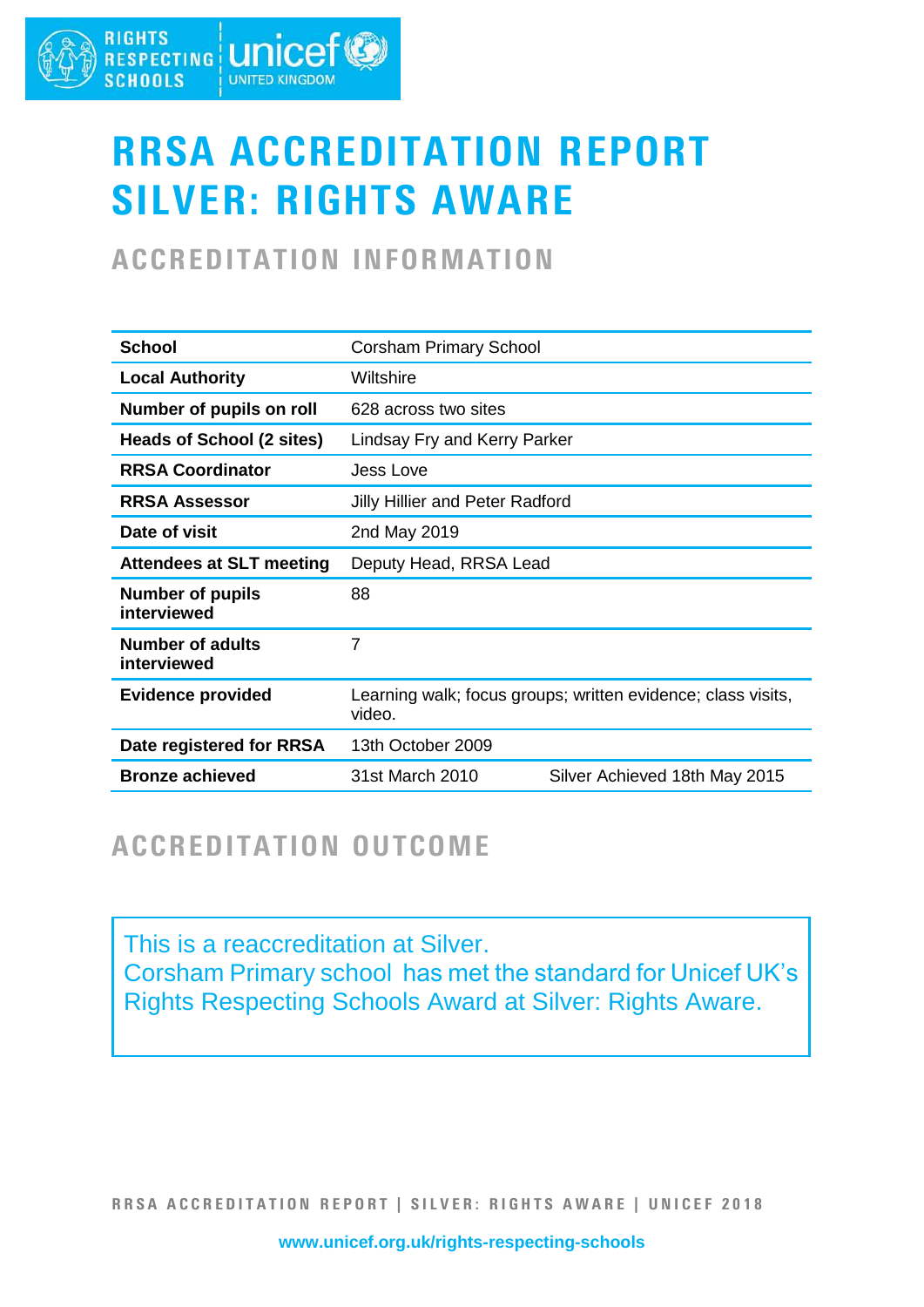### EVIDENCE FROM THE ACCREDITATION VISIT

### STRAND A: TEACHING AND LEARNING ABOUT RIGHTS

The United Nations Convention on the Rights of the Child (CRC) is made known to children, young people and adults, who use this shared understanding to work for improved child wellbeing, school improvement, global justice and sustainable living.

- **The RRSA Lead has worked very effectively to ensure that there has been** consistency and collaboration amongst staff and children across the two school sites as Corsham's rights respecting journey has developed. This has resulted in learning about rights, displays, rights language and school council meetings all being approached in similar way. Children in the focus groups, from Reception to Year 6, were knowledgeable, confident and very articulate when talking about children's rights. The mature way they listened to each other's points of view in discussions and clearly presenting their own was particularly impressive. Children could name a range of rights and knew them to be unconditional. These ranged from the right to a name, to the right to education and healthcare. They also understood that rights often need to be balanced and that you should share "your opinion intelligently" and "not if it offends or upsets someone else."
- Staff have been supported by the RRSA Lead in developing their understanding of the CRC, including through the creation of class charters which are unique to each class. Play Workers and lunch time staff have been encouraged to use rights language through the awarding of certificates and the 'table of the week' for those children who "have been demonstrating rights." There was clear evidence of how the wider school community are kept informed and parents interviewed spoke positively about the impact learning about rights and of rights-based home school activities is having on their children.
- Children described when they learnt about the CRC. This included in assemblies. through Right of the Week and through their class charters which were created during Rights Week. Antibully-Bullying Week and Interfaith Week also provided opportunities for teaching about respect. The United Buddy Bears display promoted peace and understanding among nations of the world.

The following recommendations were discussed during the visit to help the school to progress to Gold.

- Consider explicitly underpinning the Vision and Ethos of the school (and MAT) with the CRC, incorporating it across the SDIP, making it the rationale for actions relating to children's learning and wellbeing. Utilise the website to celebrate and raise awareness of your work on children's rights.
- Consider holding joint RRSA training for the MAT with perhaps Corsham children presenting about CRC and RRSA to the other schools.
- Make more explicit links to learning about rights in teachers' curriculum planning (perhaps have a supportive teacher planning session).

RRSA ACCREDITATION REPORT | SILVER: RIGHTS AWARE | UNICEF 2018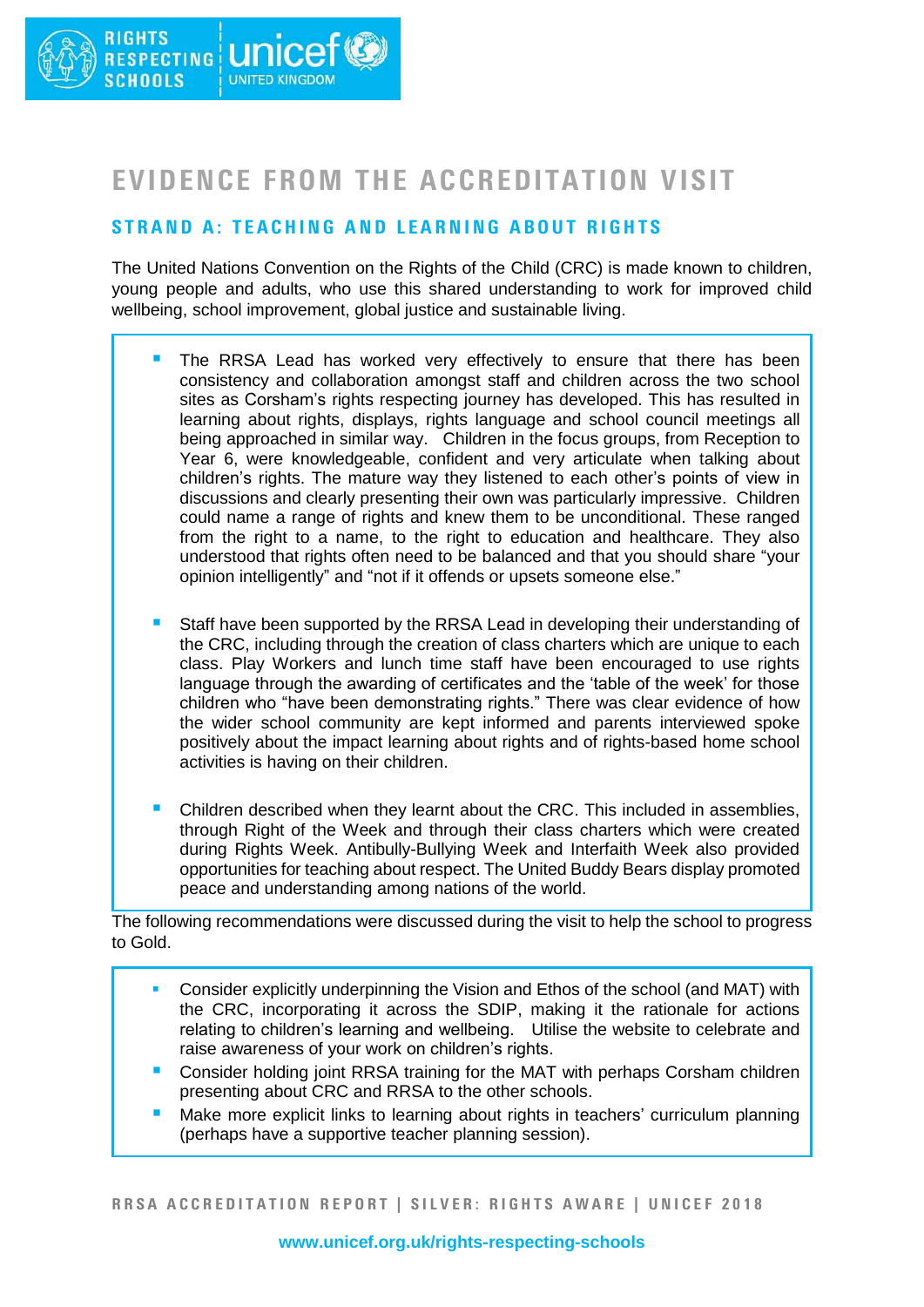#### STRAND B: TEACHING AND LEARNING THROUGH RIGHTS - ETHOS **AND RELATIONSHIPS**

Actions and decisions affecting children are rooted in, reviewed and resolved through rights. Children, young people and adults collaborate to develop and maintain a school community based on equality, dignity, respect, non-discrimination and participation; this includes learning and teaching in a way that respects the rights of both educators and learners and promotes wellbeing.

- It is clear that senior leaders are serious about developing RRSA across the Multi Academy Trust. The MAT's five year strategic plan states that the four schools will work together to achieve RRSA so that pupils understand their own rights and learn to respect and value the rights of others. Achieving RRSA is also part of Corsham Primary School Development and Improvement Plan.
- Children could describe how school facilitates their rights. They described how the school kept them safe, healthy and how they were listened to. They talked about the importance of wellbeing and how they could raise concerns through the worry boxes and suggestion boxes. They had an impressive understanding of Article 29 with reference to the unique talents of everyone demonstrated by the Video Log and Corsham's Got Talent event. One child explained, "Being in a Rights Respecting School means learning more than maths and English. It makes us aware of things around the world."
- Children spoke positively about school and what quality education meant to them. Two Year 6 children had also explored the CRC at home, creating a rap with a verse for each article. In reference to Article 28, they wrote, "Education brings lots of things/To set us off with our wings.'
- It was very clear that relationships are built on respect and children feel valued and included. One child explained, "We respect everyone, no matter what race or where they come from" and "We're not scared to share our beliefs." The School Council Lead explained, "I have no doubt that if a child heard any racist or homophobic language, they would report it." When talking about how well adults and children get on, one child explained, "During the year, teachers and children get to know each other well in a professional way."

The following recommendations were discussed during the visit to help the school to progress to Gold.

- Consider including teaching about the CRC in Teaching School activities.
- Work with children and staff to develop actions that go with each right on the class charters. In time, children might then feel there is no need for Golden Rules as they overlap with right respecting actions.
- Explore what treating each other with "dignity" (a core value of the Convention) looks and feels like.

RRSA ACCREDITATION REPORT | SILVER: RIGHTS AWARE | UNICEF 2018